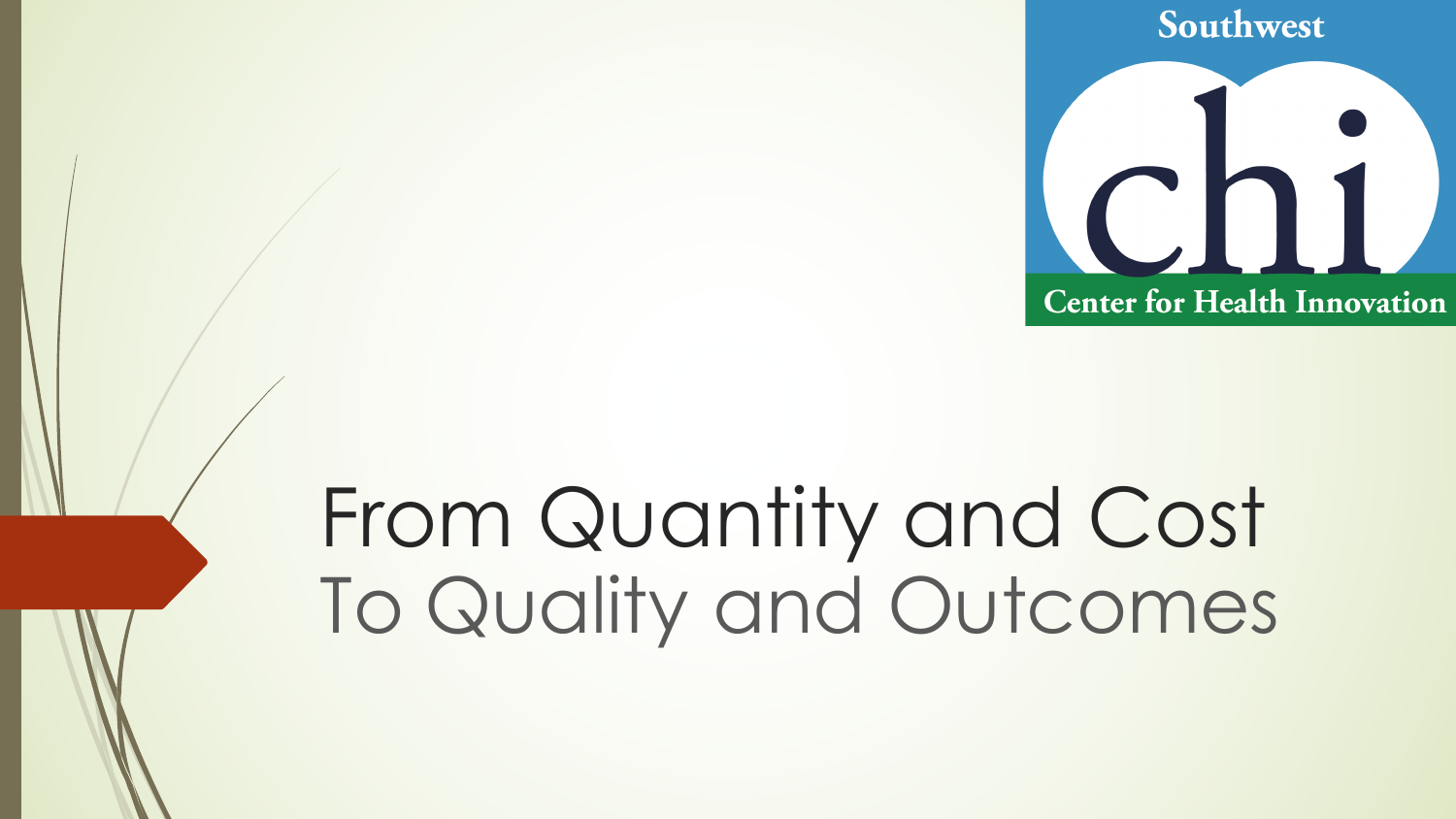Historic Changes in Access and Cost under ACA from "Health Affairs" this week

- $\rightarrow$  43% Reduction in Uninsured 16% TO 9%
- $\triangleright$  2015
	- \$3.2 Trillion in Health Care Expenses
	- $\rightarrow$  \$10,000 per Person
	- $\blacksquare$  17.8% of GDP
	- $\bullet$  5.5% incr3ease from 2014
- 2025 Projection
	- $\triangleright$  20.1% of GDP
	- 5.8% increase per year
- $\blacksquare$  Much less than pre-ACA but  $1/5$ <sup>th</sup> of all US \$??????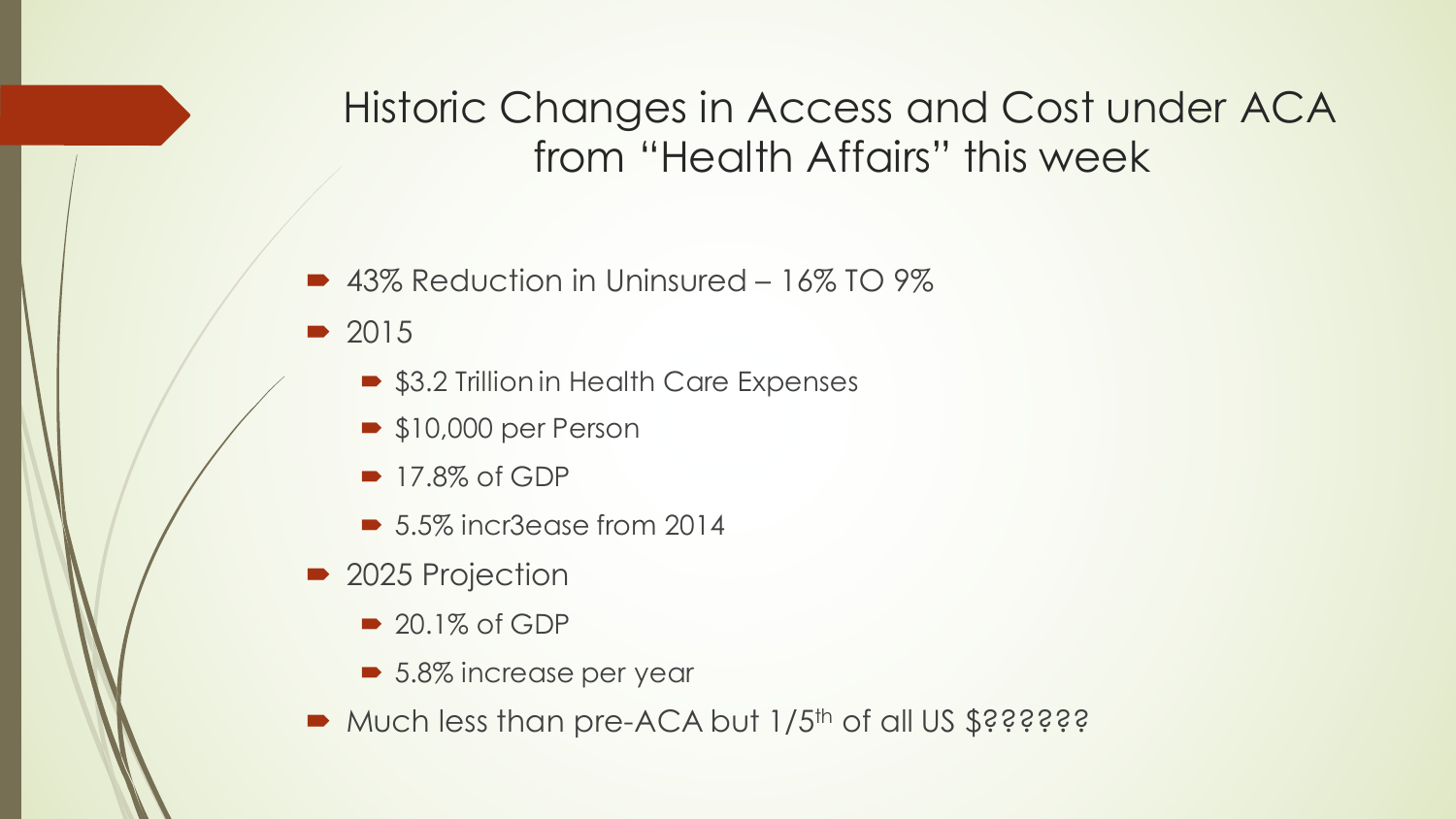# Traditional Payment System and Incentives

- Fee-For-Service
	- Higher Volume
		- Do more / Make more
	- High Cost
		- Do more Expensive Stuff / Make More
	- Spiraling Costs of the last 5 decades
- Cost Based Reimbursement
	- Higher Volume / Higher Costs
		- More Costs / More \$
		- Strategically Okay Based on Circumstances ie Public Need (FQHCs, CAHs, etc)
	- $\blacksquare$  Different Kinds based on Provider Type and Situation
- Capitation, Managed Care Contracting and Closed Health Systems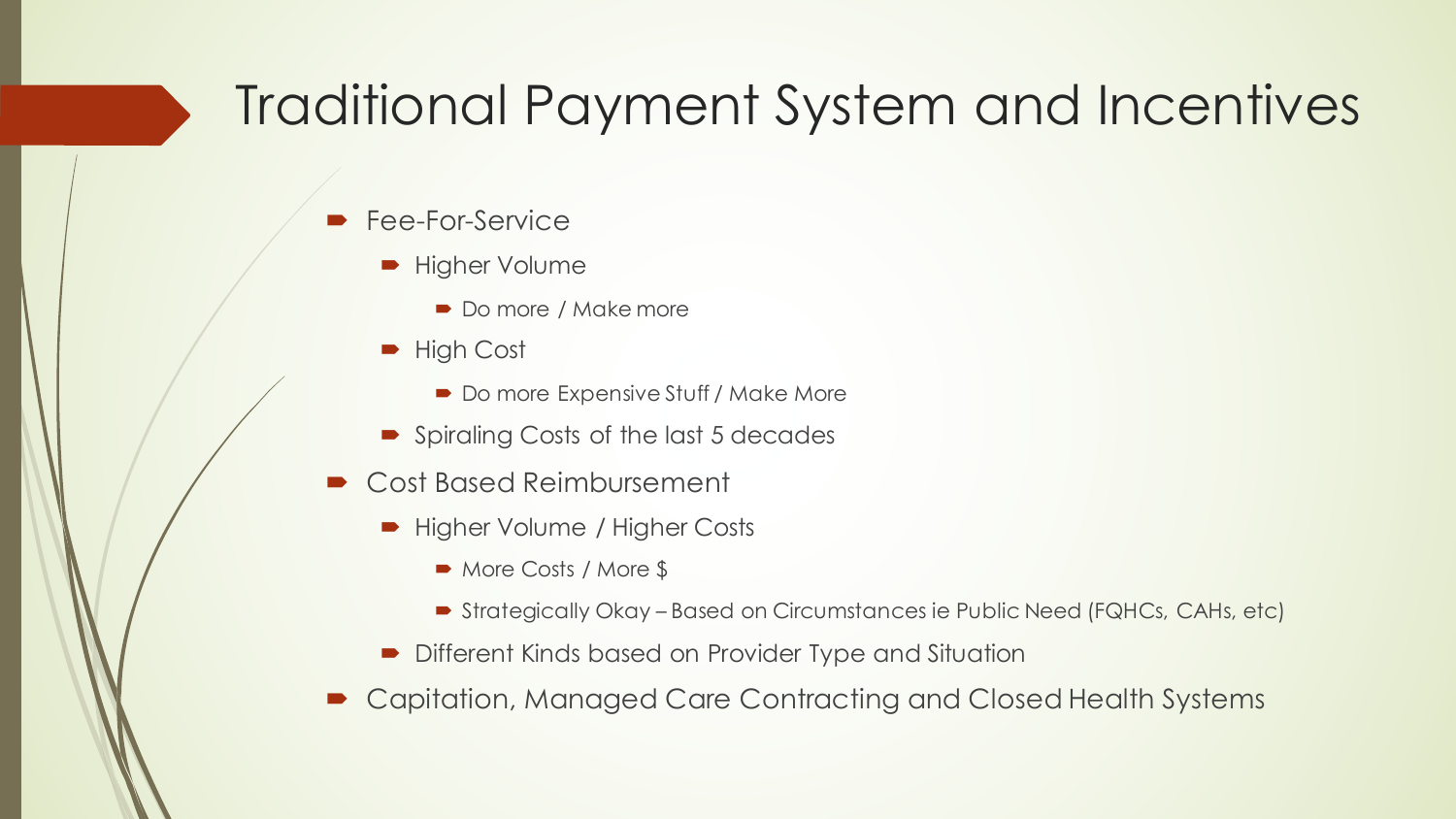# Affordable Care Act – Gearing Up **Change**

- $\blacksquare$  CMS CMMI SIM+
- ACOs and Integrated Systems
- **Big Emphasis on Primary Care**
- **Huge Medicaid Expansion Impact**
- More People in the System Exchanges
- $\blacktriangleright$  Pay for Improvements rather than Events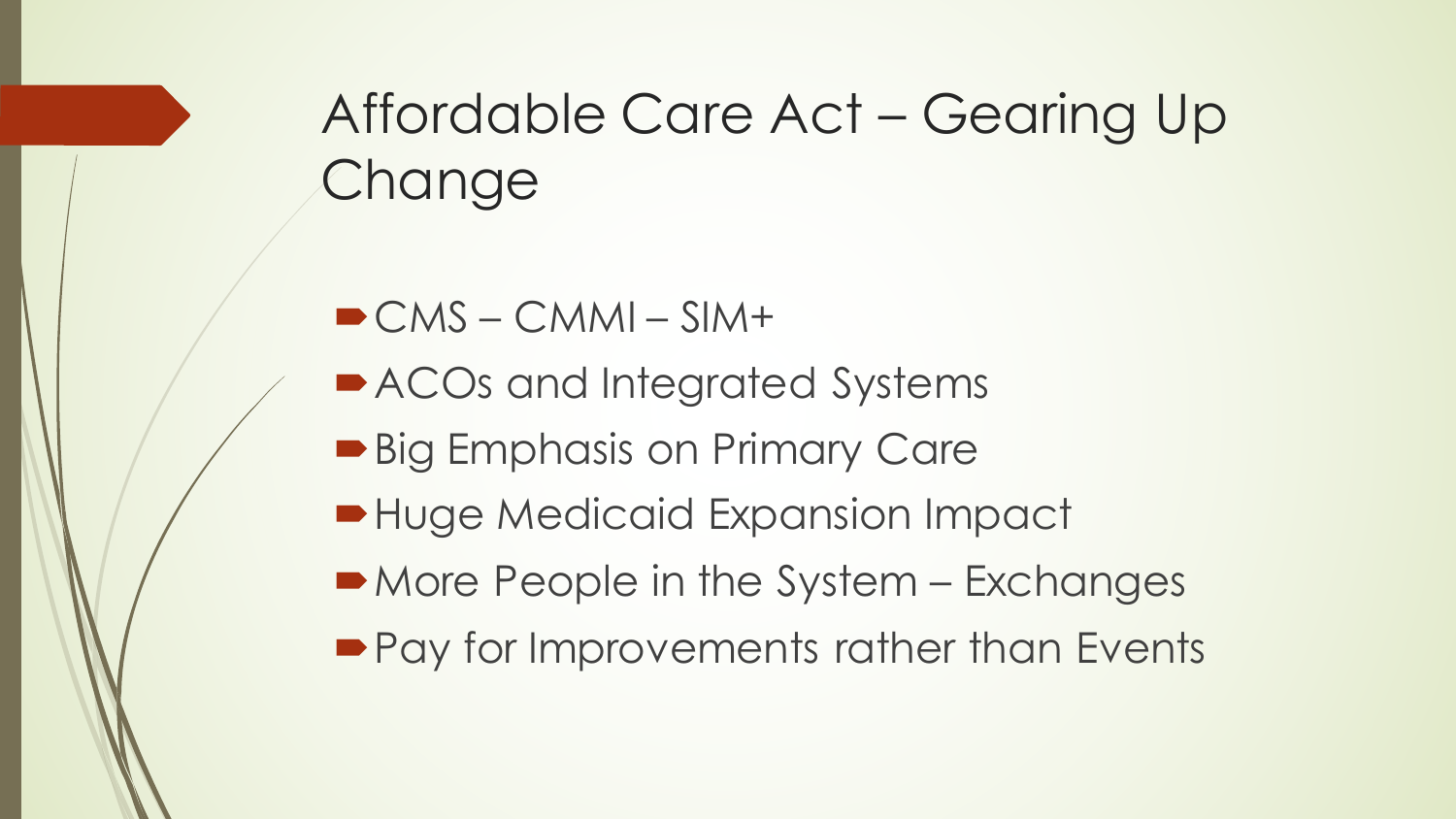#### Provider Payment Systems – Shared Risk / Shared Savings

- Accountable Care Organizations
	- Provider groups organized
	- $\bullet$  Contracts with Payer
	- Responsible for the care of a patient population
	- Manages Cost and Quality
	- ´ Clinical and Financial Integration
- PMPM and Global Payments
	- Upfront Payments for Total Cost of a Population
	- Focus on Prevention and Chronic Disease Management
- Health Homes Community or Patient Centered
	- Enrolling Medicare Patient w 2 or more Chronic Conditions
	- ´ Coordinating Care additional resources beyond patient payments
	- Reporting on Outcomes or Info from Claims can add bonus \$
- ´ Others with similar Goals of Pay for Performance Concepts
	- ACH (cross sector coalitions), PC Case Management, MCO provider contracts, SIM, Medicaid Innovation Accelerator, Episodes of care (bundled payments based on event)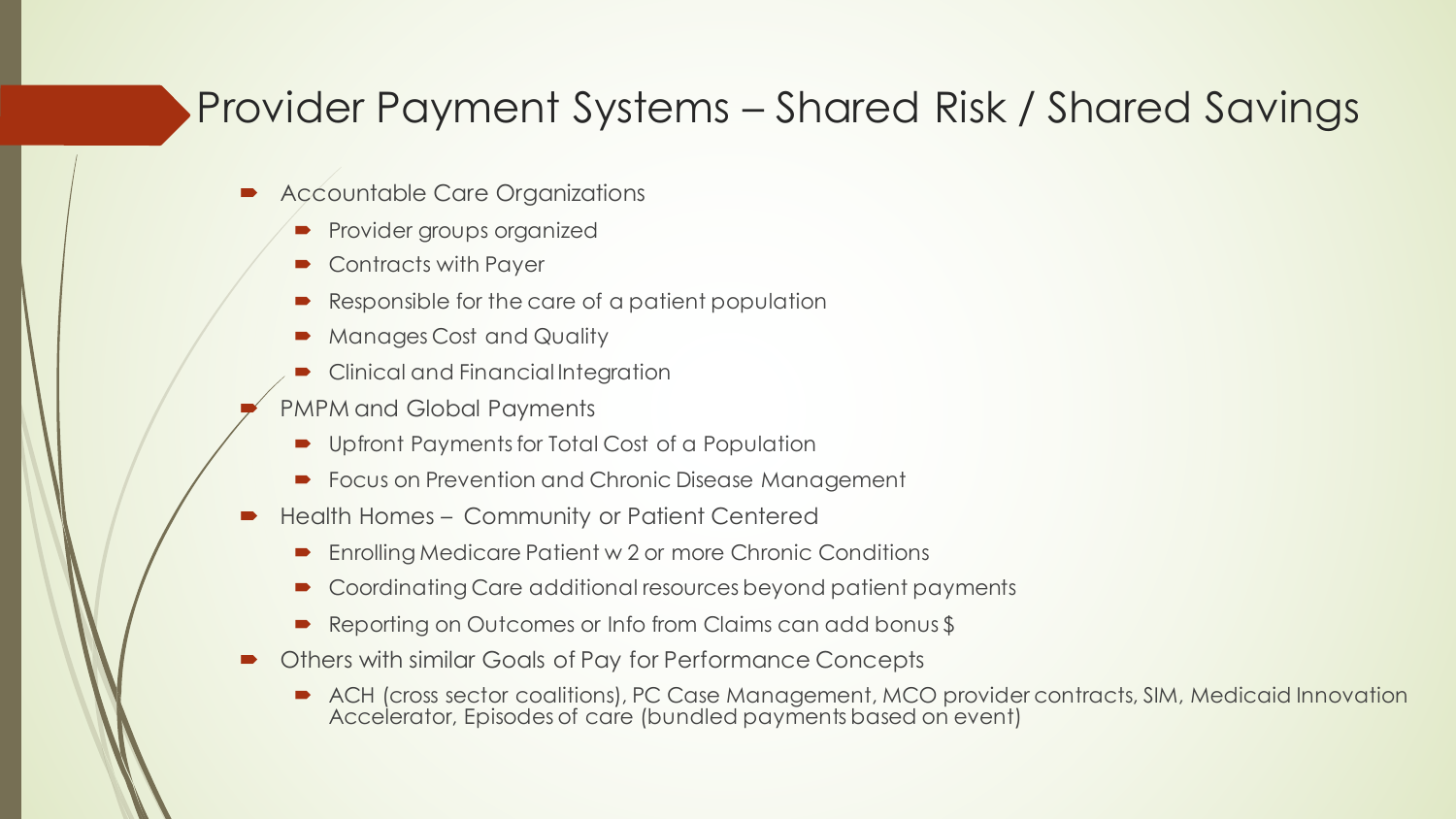# MACRA and MIPS

**MACRA** 

- ´ Medicare and CHIP Reauthorization Act of 2015
- $\blacksquare$  MIPS
	- Merit Based Payment Incentive System
	- Medicare Participating Providers
		- Must be a Medicaid Medical Home
	- Combines three other incentive programs into one
		- EHR, Physician Quality Report Systems, Value Based Payment Modifier
	- $\blacksquare$  Into
		- Quality, resource use, clinical practice improvement activities (CPIAs), and meaningful use of certified EHR technology
		- outcome measures, performance measures, and global and population based measures
		- Info Submitted by Providers based on annual criteria (11/1 of every year)
- **Other** 
	- Proposed CMS Rule Released July 7
		- Increase Primary Care Payments increasing \$900 Million
		- More Complex Patient Management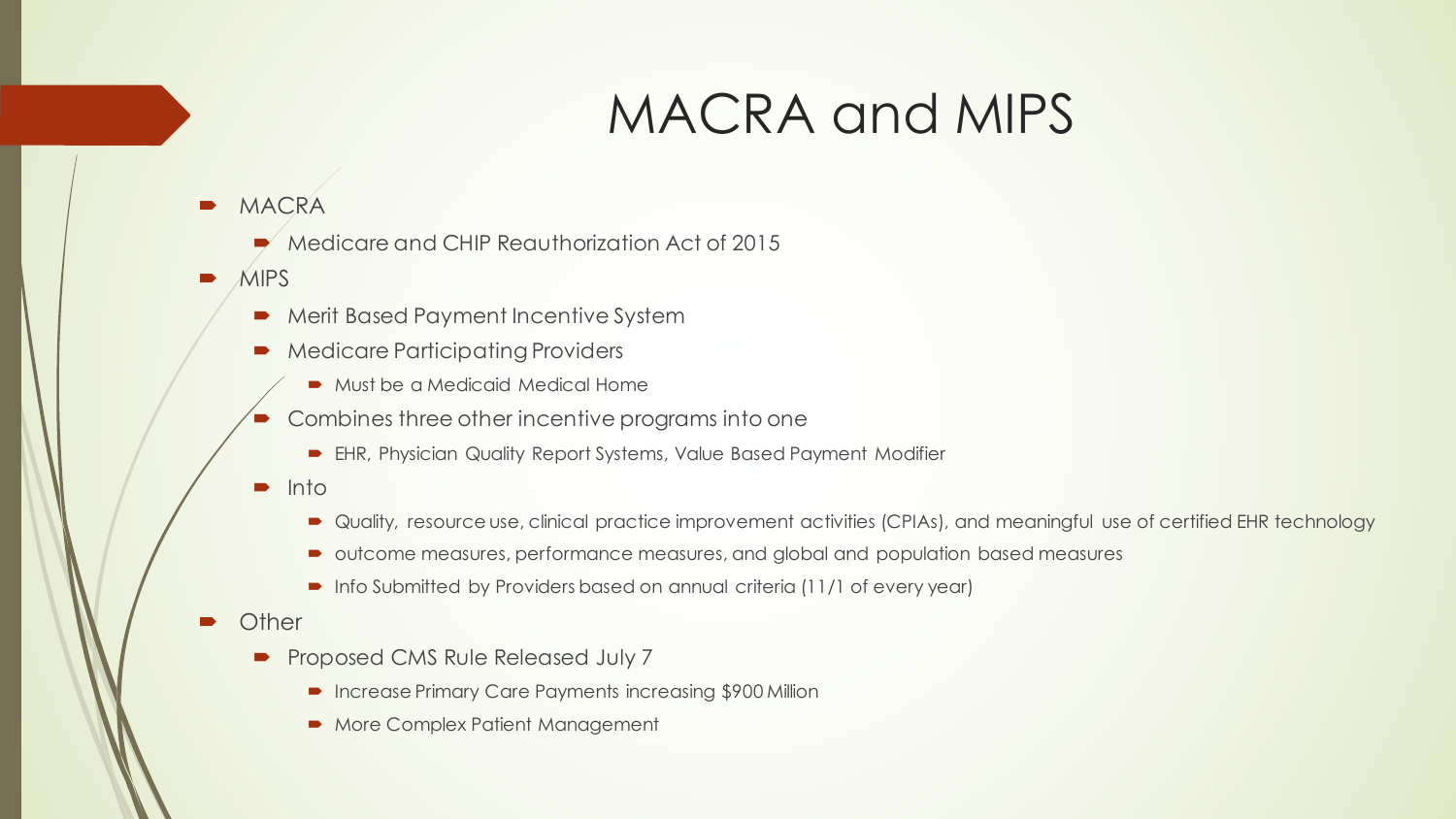## Risk and Rewards

- Risk Vs. Incentives
- One Sided and Two Sided Risk
- Withholds and Shared Savings
- Undefined Rewards
	- Maximum Eligibility
- Global Cost Based Budgets